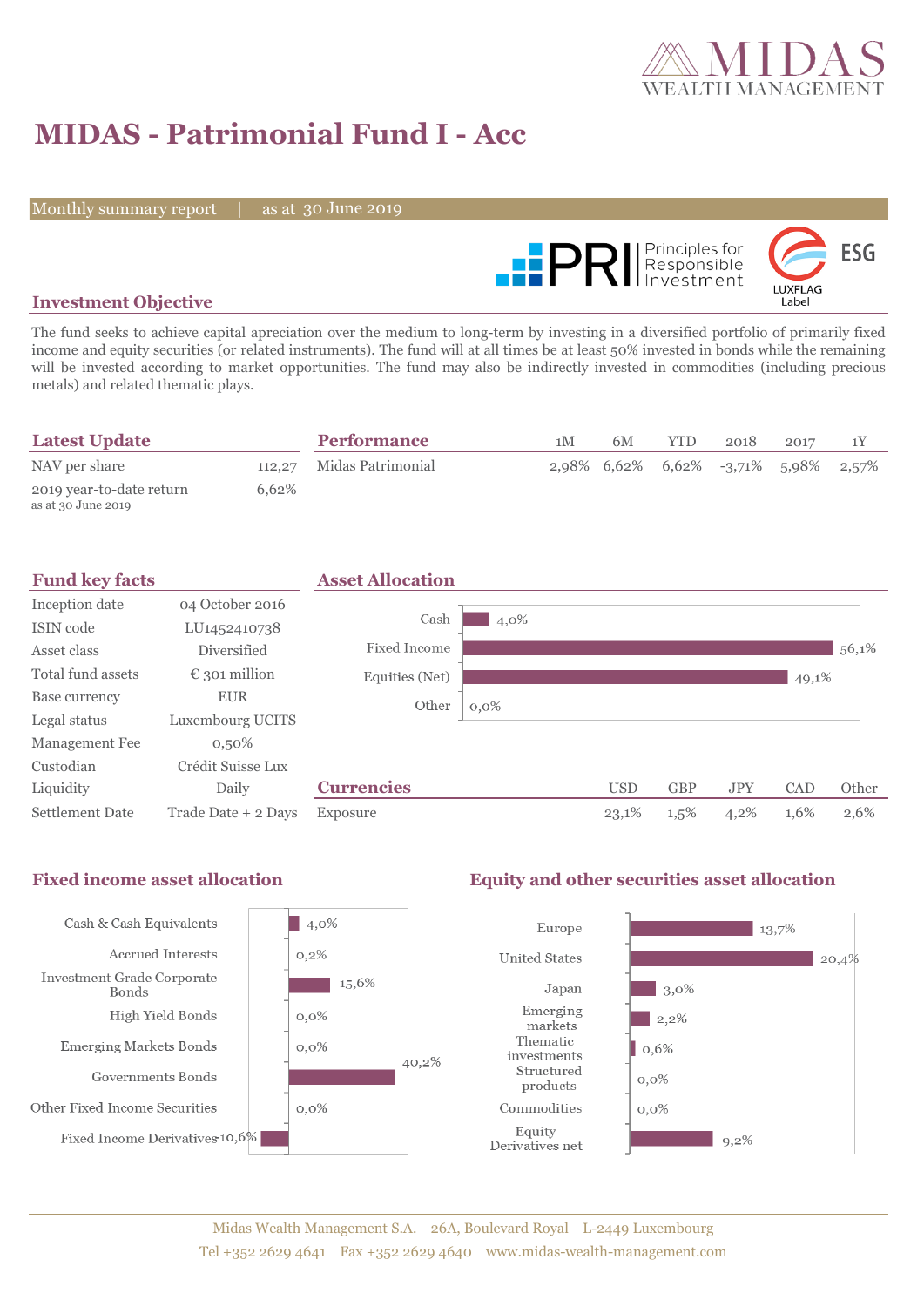

# **MIDAS - Patrimonial Fund I - Acc**

Monthly summary report

30 June 2019

| Top 10 fixed income holdings          | YTM     | Rating     | Weigh |
|---------------------------------------|---------|------------|-------|
| DEUTSCHLAND REP : DBR 0 1/2 08/15/27  | $-0.5%$ | AAA        | 6,3%  |
| NETHERLANDS GOVT: NETHER 0 3/4 07     | $-0.3%$ | AAA        | 3,6%  |
| BTPS: BTPS 2 02/01/28                 | 1,7%    | <b>BBB</b> | 2,8%  |
| EUROPEAN INVT BK : EIB o 3/8 07/16/25 | $-0,3%$ | AAA        | 2,8%  |
| AGENCE FRANCAISE : AGFRNC 0 1/8 11/1! | $-0,3%$ | AA         | 2,7%  |
| BOTS: BOTS 0 02/14/20                 | $-0.1%$ | <b>BBB</b> | 2,5%  |
| ALLIANDER: ALLRNV 07/8 04/22/26       | 0,1%    | $AA-$      | 2,1%  |
| SPANISH GOV'T: SPGB 1.6 04/30/25      | $-0.1%$ | $BBB+$     | 1,9%  |
| DEUTSCHLAND REP: DBR 11/4 08/15/48    | $0.3\%$ | AAA        | 1,5%  |
| ASFINAG : ASFING 0 1/4 10/18/24       | $-0.4%$ | $AA+$      | 1,4%  |

**Fixed income rating breakdown** 



| Sector                  | Weight                                   | <b>Equity sector breakdown</b>                                                                                                                                        |         |
|-------------------------|------------------------------------------|-----------------------------------------------------------------------------------------------------------------------------------------------------------------------|---------|
|                         |                                          | <b>Consumer Discretionary</b>                                                                                                                                         | 13,5%   |
|                         |                                          | Consumer Staples                                                                                                                                                      | 11,0%   |
| <b>Consumer Staples</b> | $0,9\%$                                  | Energy                                                                                                                                                                | 6,3%    |
|                         |                                          | Financials                                                                                                                                                            | 13,9%   |
|                         |                                          | Health Care                                                                                                                                                           | 15,1%   |
|                         |                                          | Information Technology                                                                                                                                                | 14,6%   |
|                         |                                          | Industrials                                                                                                                                                           | 8,8%    |
| <b>Real Estate</b>      | 0,8%                                     | Materials                                                                                                                                                             | 4,5%    |
|                         |                                          | <b>Communication Services</b>                                                                                                                                         | 6,6%    |
|                         |                                          | Utilities                                                                                                                                                             | $1,5\%$ |
| Industrials             | 0,7%                                     | Real Estate                                                                                                                                                           | $4,1\%$ |
|                         | <b>Health Care</b><br><b>Health Care</b> | Information Technolog 0,9%<br>Information Technolog 0,9%<br>Information Technolog 0,9%<br>$0,9\%$<br>0,8%<br>Consumer Discretionar 0,8%<br>Consumer Discretionar 0,7% |         |

### **Top 5 funds and other holdings**

| Amundi Japan TOPIX ETF | $3,0\%$ |
|------------------------|---------|
| Quaero Bamboo          | 1,5%    |